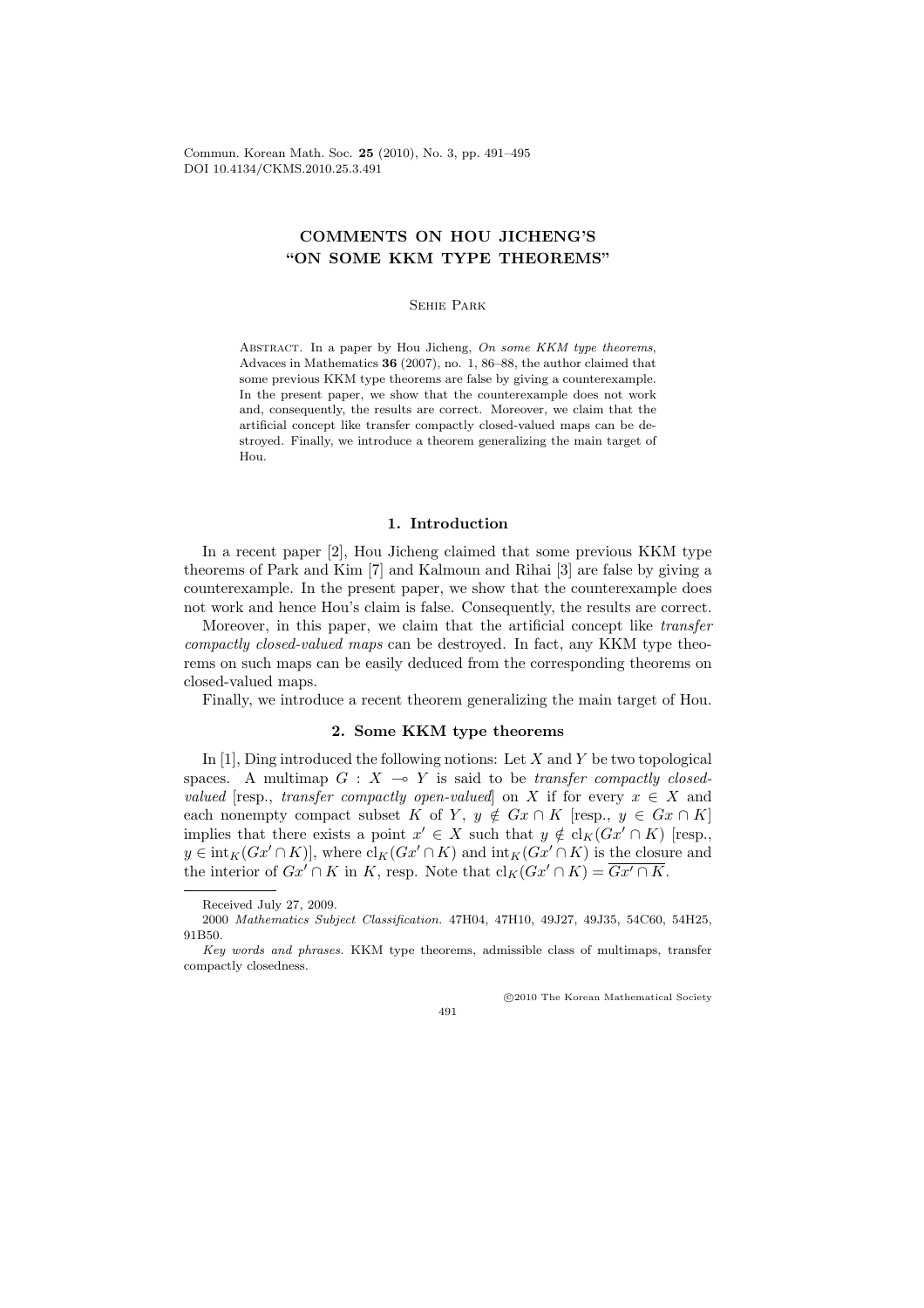492 SEHIE PARK

The following in [7, Theorem 3] is one of the targets of Hou [2]:

**Theorem A.** Let  $(X, D; \Gamma)$  be a G-convex space, Y a topological space, and  $F \in \mathfrak{A}_{c}^{\kappa}(X, Y)$  an admissible map. Let  $G : D \multimap Y$  be a map such that

(1) for each  $x \in D$ ,  $Gx$  is transfer compactly closed in Y;

(2) for any  $N \in \langle D \rangle$ ,  $F(\Gamma_N) \subset \overline{G}(N)$ ; and

(3) there exist a nonempty compact subset K of Y and, for each  $N \in \langle D \rangle$ , a compact G-convex subset  $L_N$  of X containing N such that  $F(L_N) \cap \bigcap {\overline{G}}x$ :  $x \in L_N \cap D$   $\subset K$ .  $x \in L_N \cap D_f \subset \Lambda$ .<br>Then  $\overline{F(X)} \cap K \cap \bigcap \{Gx : x \in D\} \neq \emptyset$ .

Here  $\langle D \rangle$  denotes the set of nonempty finite subsets of a set D.

Hou [2] claimed that the proofs of Theorem A and three of its variants due to Kalmoun and Rihai [7] are not correct. However, he failed to indicate which part of the proofs are incorrect.

# 3. Defects of Hou's example

Instead of indicating incorrect parts of the proofs of the pending theorems, Hou [2] tried to make a counterexample showing the above theorems for the case F is a constant map which belongs trivially to the admissible class  $\mathfrak{A}^{\kappa}_c(X,X)$ .

In order to show that Hou's example does not work, we note the following well-known fact:

**Lemma B.** Let X and Y be two topological spaces. A multimap  $G : X \to Y$ is transfer compactly closed-valued if and only if for any compact subset K of Y, we have

$$
K \cap \bigcap_{x \in X} G(x) = K \cap \bigcap_{x \in X} \overline{G(x)}.
$$

We show that Hou's counterexample does not work. In his example,  $X$  is a convex subset of a t.v.s. E containing the origin  $\theta$ ,  $K = {\theta}$ ,  $F : X \to X$  is a constant map  $F(x) = \{ \theta \}$ , and a map  $G : X \to X$  is defined. He claimed G is transfer compactly closed-valued. He also showed  $\bigcap_{x \in X} G(x) = \emptyset$ , the empty set, and  $\bigcap_{x \in X} \overline{G(x)} = \{\theta\}$ . Hence we have

$$
\emptyset = \overline{F(X)} \cap K \cap \bigcap_{x \in X} G(x) \neq \overline{F(X)} \cap K \cap \bigcap_{x \in X} \overline{G(x)} = \{\theta\},\
$$

which shows that  $G$  is not transfer compactly closed-valued by Lemma B since  $F(X) \cap K$  is compact. This is a contradiction.

Note that, from the beginning,  $G$  did not satisfy condition  $(1)$  of Theorem A.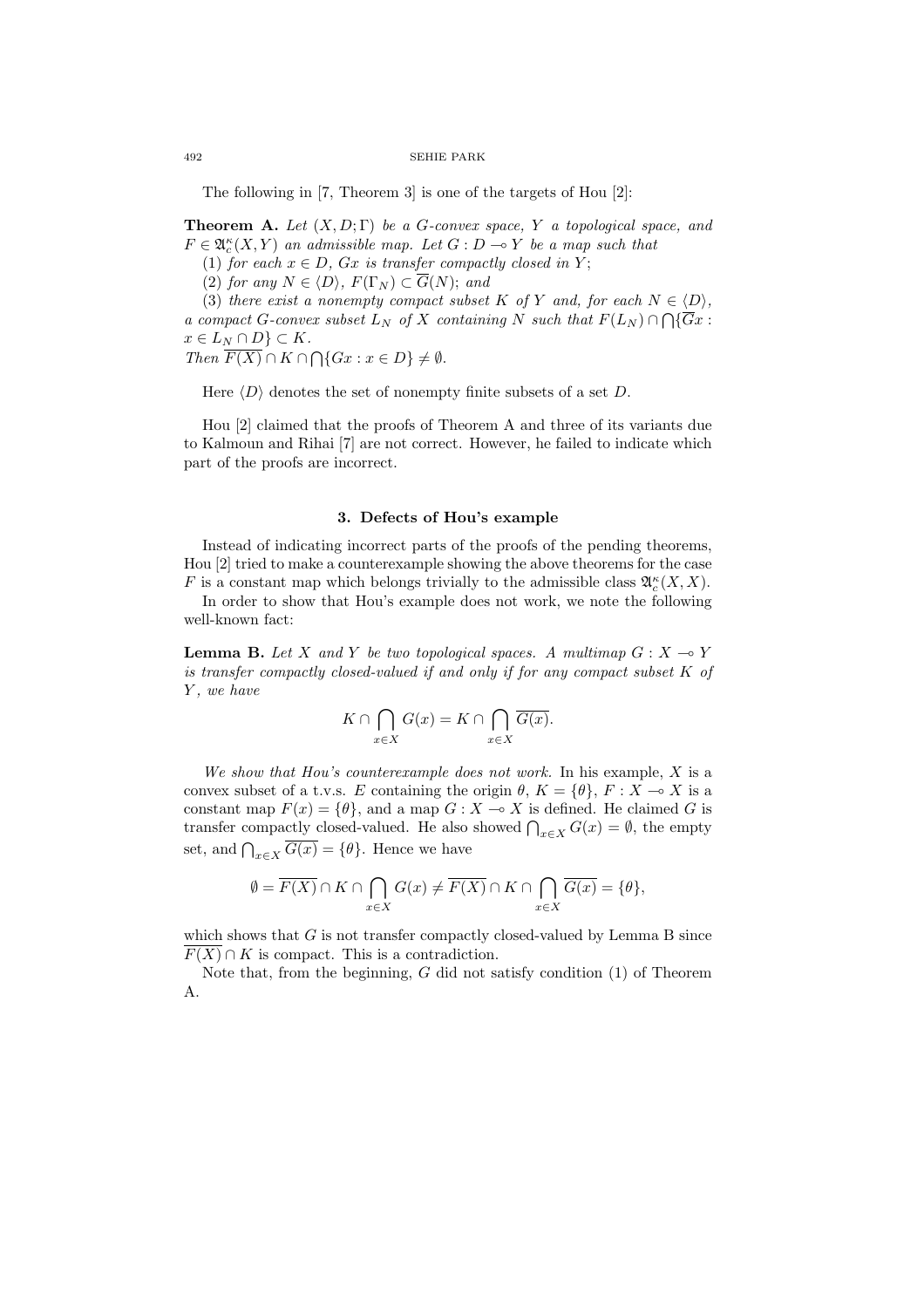### 4. Generalizations

Since the appearance of [7], there are certain progresses of the KKM theory. Especially, we notice the following:

(1) In the definition of transfer compactly closed-valuedness of a map  $G$ :  $X \rightarrow Y$ , if we replace the topology of Y by its compactly generated extension, then G has simply transfer closedness. Therefore "compactly" can be easily eliminated and does not generalize anything.

(2) There are large number of papers treating equivalent conditions of the transfer compactly closedness or some similar concepts. If we choose Lemma B instead of the original definition of Ding [1], then we have more clear situation and could more easily destroy such useless papers.

(3) More recently in [4, 7], we showed that any "transfer" closed-valued version of KKM type theorems are equivalent to usual closed-valued version of them. Therefore, now is the proper time to discard the "transfer" cases from the KKM theory.

In view of these remarks, we introduce new KKM type theorems related to Theorem A. We follow mainly [5, 7] and references therein.

**Definition.** An abstract convex space  $(E, D; \Gamma)$  consists of a topological space E, a nonempty set D, and a multimap  $\Gamma : \langle D \rangle \to E$  with nonempty values  $\Gamma_A := \Gamma(A)$  for  $A \in \langle D \rangle$ .

For any  $D' \subset D$ , the Γ-convex hull of D' is denoted and defined by

$$
co_{\Gamma} D' := \bigcup \{ \Gamma_A \mid A \in \langle D' \rangle \} \subset E.
$$

A subset X of E is called a  $\Gamma$ -convex subset of  $(E, D; \Gamma)$  relative to  $D'$  if for any  $N \in \langle D' \rangle$ , we have  $\Gamma_N \subset X$ , that is,  $\text{co}_{\Gamma} D' \subset X$ .

**Definition.** Let  $(E, D; \Gamma)$  be an abstract convex space and Z a topological space. For a multimap  $F : E \multimap Z$  with nonempty values, if a multimap  $G: D \longrightarrow Z$  satisfies

$$
F(\Gamma_A) \subset G(A) := \bigcup_{y \in A} G(y) \quad \text{for all } A \in \langle D \rangle,
$$

then G is called a KKM map with respect to F. A KKM map  $G: D \to E$  is a KKM map with respect to the identity map  $1<sub>E</sub>$ .

A multimap  $F : E \multimap Z$  is called a  $\Re \mathfrak{C}$ -map [resp., a  $\Re \mathfrak{O}$ -map] if, for any closed-valued [resp., open-valued] KKM map  $G: D \to Z$  with respect to F, the family  ${G(y)}_{y\in D}$  has the finite intersection property. In this case, we denote  $F \in \mathfrak{RC}(E, D, Z)$  [resp.,  $F \in \mathfrak{RO}(E, D, Z)$ ].

A KKM space  $(E, D; \Gamma)$  is an abstract convex space satisfying the KKM principle  $1_E \in \mathfrak{RC}(E, D, E) \cap \mathfrak{RO}(E, D, E)$ . Every KKM space satisfies the partial KKM principle  $1_E \in \mathfrak{RC}(E, D, E)$ .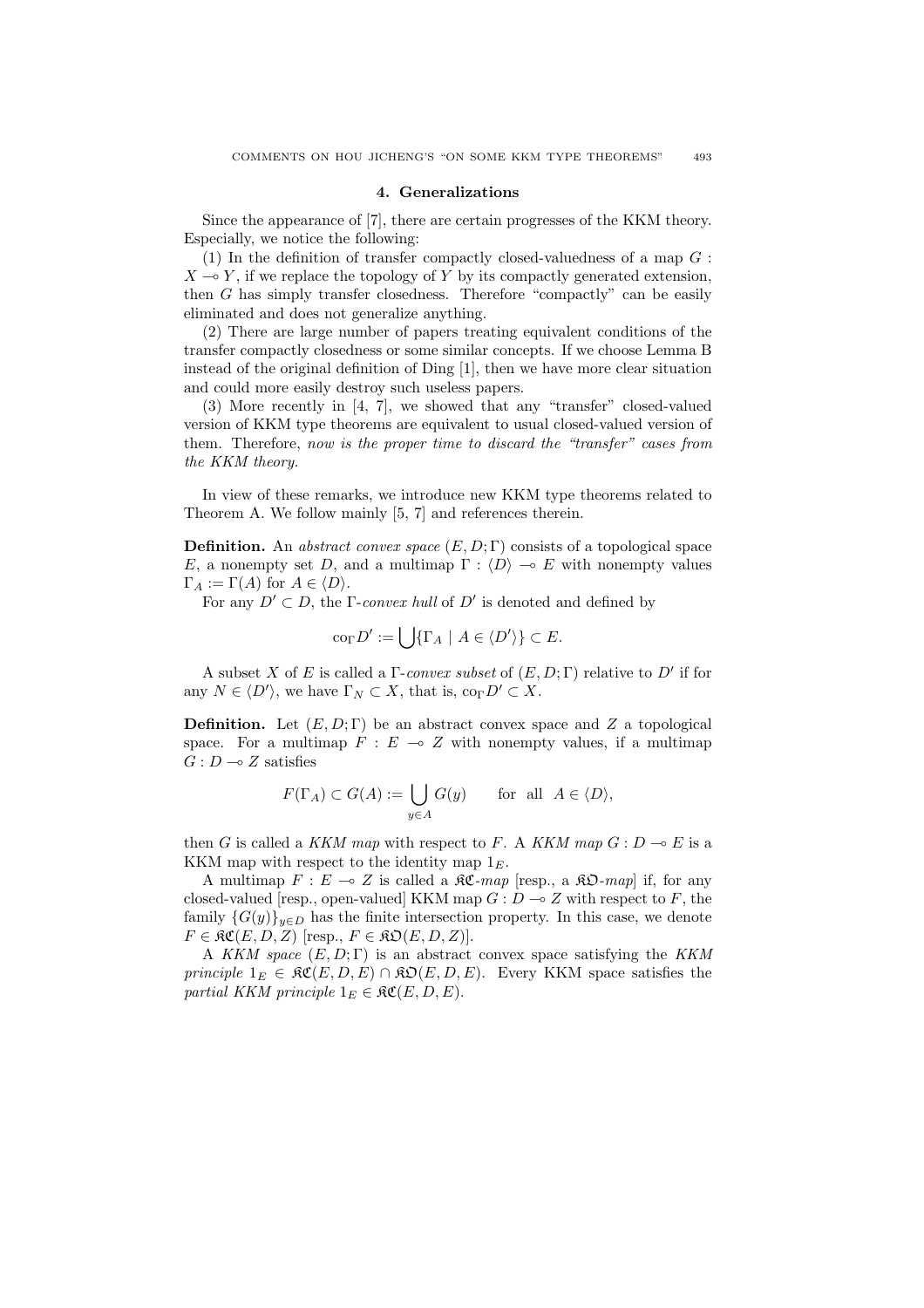#### 494 SEHIE PARK

From the partial KKM principle we can deduce a whole intersection property of the Fan type. In fact, we have the following equivalent form of [5, Theorem 1], which was stated for "transfer" closed-valued maps:

**Theorem C.** Let  $(X, D; \Gamma)$  be an abstract convex space satisfying the partial KKM principle, K a nonempty compact subset of X, and  $G: D \to X$  a map such that

(1) G is closed-valued (that is, for each  $x \in D$ ,  $G(x)$  is closed in X);

(2) G is a KKM map; and

(3) either

(i)  $\bigcap \{G(z) \mid z \in M\} \subset K$  for some  $M \in \langle D \rangle$ ; or

(ii) for each  $N \in \langle D \rangle$ , there exists a compact Γ-convex subset  $L_N$  of X relative to some  $D' \subset D$  such that  $N \subset D'$  and

$$
L_N \cap \bigcap \{ G(z) \mid z \in D' \} \subset K.
$$

Then  $K \cap \bigcap \{G(z) \mid z \in D\} \neq \emptyset$ .

More generally, we obtained the following generalization of Theorem A:

**Theorem D.** Let  $(X, D; \Gamma)$  be an abstract convex space, Y a topological space, and  $F \in \mathfrak{RC}(X, D, Y)$ . Let  $G : D \multimap Y$  be a map such that

(1) G is closed-valued;

(2) G is a KKM map with respect to F (that is, for any  $N \in \langle D \rangle$ ,  $F(\Gamma_N) \subset$  $G(N)$ ; and

(3) there exist a nonempty compact subset K of Y and, for each  $N \in \langle D \rangle$ , a  $\Gamma$ -convex subset  $L_N$  of X relative to some  $D' \subset D$  such that  $N \subset D'$ ,  $F(L_N)$ is compact, and  $\sim$ 

$$
K \supset \overline{F(L_N)} \cap \bigcap \{G(z) \mid z \in D'\}.
$$

Then  $\overline{F(X)} \cap K \cap \bigcap \{G(z) \mid z \in D\} \neq \emptyset$ .

This is given in [6, Theorem 2.12]. Note that Theorem D subsumes a very large number of particular forms of KKM type theorems in the literature and can be reformulated to the equivalent forms of coincidence theorems, matching theorems, analytic alternatives, minimax inequalities, geometric and section properties.

Final Remark. The original version (except the main part of Section 4) of this paper was submitted to Advances in Mathematics in October 2008 and its receipt was acknowledged by the editor. In May and June 2009, the author asked the editor three times by e-mail for the current status of the submission. No replies!

#### References

- [1] X.-P. Ding, New H-KKM theorems and their applications to geometric property, coincidence theorems, minimax inequality and maximal elements, Indian J. Pure Appl. Math. 26 (1995), no. 1, 1–19.
- [2] J. Hou, On some KKM type theorems, Adv. Math. (China) **36** (2007), no. 1, 86–88.